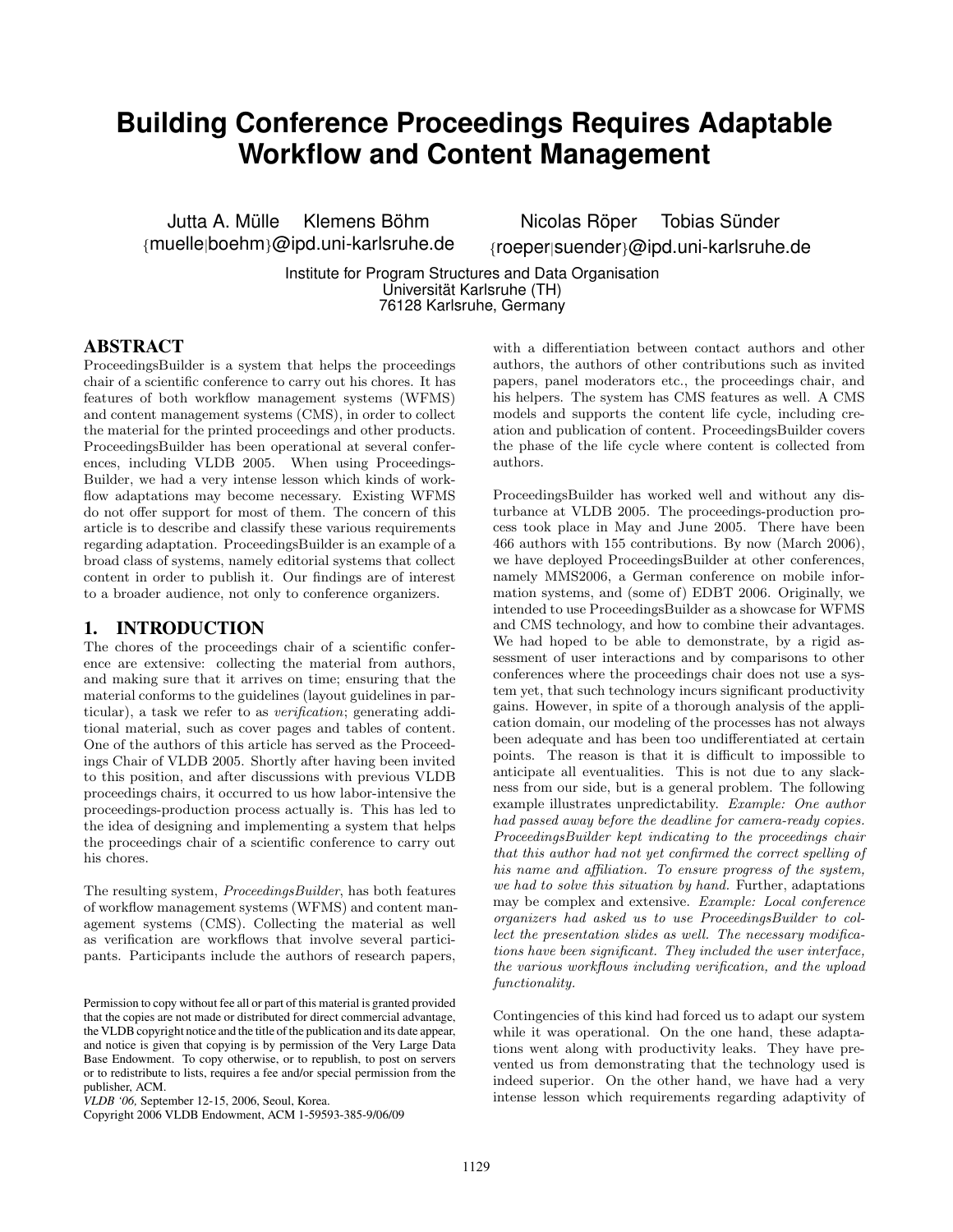workflows may arise. In a nutshell, the concern of this article is to describe and classify these requirements. Proceedings-Builder is an example of a broad class of systems, namely editorial systems that collect content in order to publish it. Our experiences are of interest to a broader audience, not only to conference organizers.

The contributions of this paper are as follows: First, we list the different requirements regarding adaptation of processes that have resulted from operating ProceedingsBuilder for VLDB 2005 and from putting the system into operation for other conferences. Second, we propose a classification of these requirements. We see four dimensions of the space of adaptations, namely (1) initiation vs. realization, (2) global vs. local, (3) logical vs. user support, and (4) adaptations resulting from data-workflow relationships vs. adaptations resulting from datatype-workflow relationships vs. independent adaptations. Third, we describe our system and pass on our experiences. An important conclusion resulting from our work with ProceedingsBuilder is that the relationship between data related to the workflow and the workflow itself needs to be investigated in more detail. Fourth, we have examined different WFMS and CMS research prototypes and systems to which extent they fulfill our requirements. We report on the most interesting conclusions resulting from this study.

### 2. PROCEEDINGSBUILDER – OVERVIEW

ProceedingsBuilder is a system that manages the conferenceproceedings production process. ProceedingsBuilder comes in after author notifications – the point of time where conference management tools typically stop, and thus complements these tools well. It goes much beyond a simple upload feature that some conference-management tools now offer.

# 2.1 ProceedingsBuilder – Features

**Guides verifications at fine detail.** For each conference, there is a list of verifications which need to be carried out for each contribution. Verification means ensuring that the material is complete, correct, and that it has the right format. Examples of completeness are as follows: The authors have faxed the copyright form, they have provided all author information (e.g., affiliation, country). An example of correctness is that the spelling of an author name and affiliation is correct and consistent. Layout verification for VLDB includes the following points: the abstract for the conference brochure must not be too long, the paper is in two-column format and does not exceed the maximum number of pages allowed.<sup>1</sup> For each property that needs to be verified, there is a checkbox as part of a browser screen. The person carrying out the verification must tick the checkbox if the particular property is not met. The system then notifies the authors per email. The system carries out any bookkeeping automatically. The list of properties that need to be checked as part of verification can be easily extended at runtime. This is because we did not know all faults beforehand, in spite of much valuable feedback from previous VLDB proceedings editors.

**Handles author communication.** ProceedingsBuilder automatically handles the part of the communication that is predictable. This includes reminders to the contact author, reminders to all authors if the contact author does not respond after a certain number of reminders, and confirmations.

**Lets authors do the corrections.** Spelling errors in names are irritating, and they keep occurring in conference proceedings, in tables of content or elsewhere. Proceedings-Builder asks authors to enter/correct such data themselves. This not only shifts the responsibility to authors. Email messages asking authors to enter their data are logged (as is any interaction). The proceedings chair can now document that he has carried out his duties. Another advantage of this feature is that it means less work for the proceedings chair.

**Eases spontaneous author communication.** To specify the recipients of unforeseen email messages without difficulty, ProceedingsBuilder allows to formulate queries against the underlying database schema, to flexibly address groups of authors. Of course, one must know the database schema. However, there are only 23 relations, and our experience has been that formulating such queries is easy.

**Supports delegation of work.** ProceedingsBuilder provides around a dozen of user roles, described in Subsection 2.2. From the perspective of the proceedings chair, it is important that the system supports delegation of layout verifications. The system sends an email message to a helper, with the URL of the page where to enter verification results.

#### **Lets organizers view current status of publication process from many perspectives.**

Finally, there are two further arguments in favor of ProceedingsBuilder. First, it is particularly helpful when there is more than one product to build and more than one item to collect per contribution. In our case, the products have been the printed proceedings, CD, and conference brochure. The items have included the camera-ready article in pdf, the abstract in ASCII (for the brochure), the copyright form, photo and short biography of panelists, and the correctly spelled name and affiliation of each author. We refer to the last kind of item as the personal data of an author. Second, products have turned out to be of high quality, and verifications typically have taken place right after the upload. Compare this to the nuisances of a late 'bulk verification' only when almost all contributions have been uploaded.

On the more technical side, ProceedingsBuilder expects XML files as input, in particular one containing the list of authors and their email addresses. A conference-management tool such as that from Microsoft Research can generate this without difficulty.

# 2.2 Roles and System States

ProceedingsBuilder provides different user roles. These include authors of the different categories (Research, Industrial&Application, etc.), conference organizers, the proceedings chairs, helpers, secretaries, system administrators, and

<sup>&</sup>lt;sup>1</sup>While most of the verifications can only be done by a human, some might be automated. But this has not been our concern – we have carried out all verifications by hand. We do not expect any difficulties when one wants to integrate implementations of verifications into ProceedingsBuilder.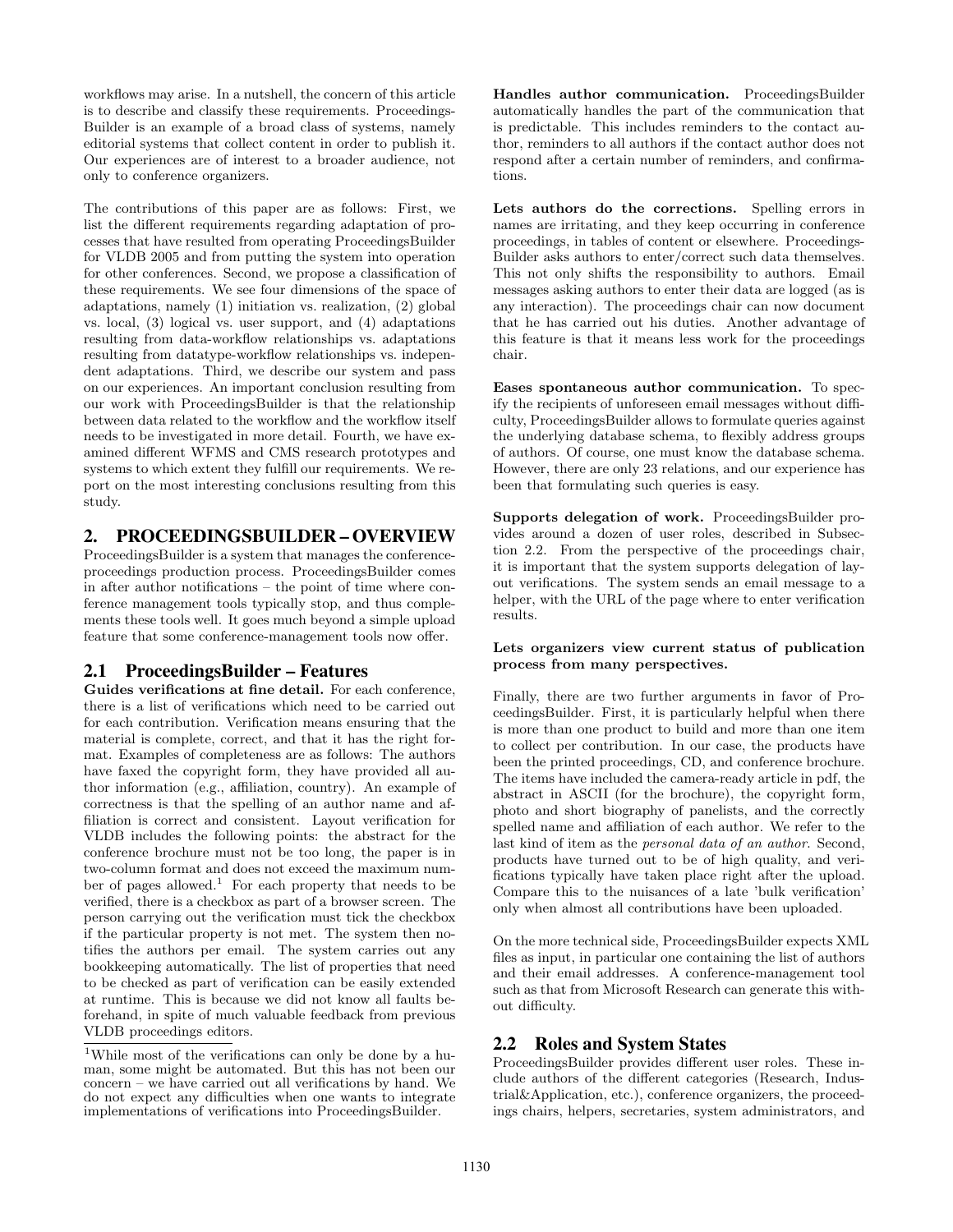observers. Conference organizers are individuals who must provide information needed for the printed proceedings (e.g., forewords of the various chairs) or the conference brochure (e.g., description of conference venue). The proceedings chair and the administrators have all system privileges, e.g., adjusting system parameters such as number of reminder messages sent out, or entering new helpers. Helpers can only carry out the verification chores. They do not have any other privileges. Observers are individuals who participate in the organization, e.g., PC chair. They can view the current status of the production process.

An item goes through different states:

Incomplete. The item is still missing.

Pending. The authors have uploaded the item, and it needs to be verified.

Faulty. The item has not passed verification, and a new one has not arrived yet.

Correct. We have received the item and have verified it successfully.

Figure 1 is a screenshot of ProceedingsBuilder, showing the status of one particular contribution. The four different symbols on the left-hand side correspond to the different states, the checkmark to 'correct', the magnifying lens to 'pending', the pencil to 'missing', and the cross to 'faulty'. Figure 2 is a screenshot of ProceedingsBuilder, showing some of the contributions with the overall state of each contribution.

# 2.3 Workflows in ProccedingsBuilder

ProceedingsBuilder exhibits WFMS functionality. The two most important processes are the verification workflow and the collection workflow. The verification workflow models the verification process, the collection workflow models the process of reminding authors. Figure 3 graphs a simplified version of the verification workflow. As a result of a verification, the system sends email to the authors, be it to confirm that everything is OK, be it to inform them that an item has not passed verification. The system also sends an email message to a helper once an author has uploaded an item that needs to be verified. More specifically, ProceedingsBuilder sends out such messages at most once per day per recipient, listing all items that need to be verified (not shown in the figure). Note that verification consists of several activities that are specific to the material to be verified. To avoid clutter in the figure, there is only one verification activity depicted.

The collection workflow in turn (not graphed here for lack of space) works as follows: ProceedingsBuilder sends reminder messages to authors if an expected interaction has not occurred for a certain period of time. The first  $n$  reminders go to the contact author, the next ones to all authors. The verification workflow features a similar 'escalation strategy' (not shown in the figure): If a helper does not react after a number of messages, the next message goes to the proceedings chair. Both workflows are heavily parameterized, e.g., period of time between reminders, their number  $n$ , etc.

### 2.4 Implementation of ProccedingsBuilder

The following requirements are fundamental and have determined the system architecture: the user interface needs to be web-based, workflow support is mandatory, and documents play a prominent role in the system. Initially, we had intended to use a CMS to realize our system. However, an extensive analysis of technology available has shown the following points: CMS are not as flexible as WFMS when it comes to process modeling. The predefined workflows that are part of CMS are not sufficient for our particular problem domain. From a slightly different perspective, CMS are 'too document-centric': processes are always related to documents and cannot be freely defined to support the processing of arbitrary data objects. They also do not support explicit relationships from activities or (sub-)workflows to time well enough. Finally, installing and administering the CMS has caused an enormous effort. We ended up with an implementation of ProceedingsBuilder based on MySQL, and we have implemented the dynamic aspects, the workflows, and the web user interfaces with PHP scripts. There are about 12000 lines of code. The database schema consists of 23 relation types with 2 to 19 attributes, 8 on average.

# 2.5 Operating ProceedingsBuilder

The proceedings production process for VLDB 2005 started on May 12th 2005 and ended on June 30th. More specifically, it has been only the production process for the 123 contributions from categories Research, Industrial&Application, and Demonstrations that started on that day. We received information about the remaining contributions (workshops, panels, tutorials, keynote speeches; 32 contributions altogether) later on June 9th. The total number of authors was 466. The deadline announced to the authors for categories Research, I&A, and Demonstrations was June 10th. Authors have received 2286 emails. This includes 466 welcome emails, 1008 notifications regarding the outcome of verifications, and 812 reminders.

Using reminders, we tried to influence author behavior. We expected most author activities to take place just before the deadline. For various reasons, we had a preference for obtaining the material earlier. Figure 4 gives an overview of the author activities and reminders of the system. We had configured the system so that it sent out the first reminders on June 2nd. The number of messages generated on that occasion was 180. On the next day, 185 transactions took place. Compared to the day before, the number rose by 60%. On the next day, without reminders, there were only 51 transactions. Both days were workdays. On the following days, subsequent reminders stimulated author activity significantly. June 4th is an exception, probably because it was a Saturday. Probably due to the reminders, we could collect 60% of all items during the nine days following the first reminder and almost 90% of all material on June 10th.

# 3. WORKFLOW ADAPTABILITY – REQUIRE-MENTS FROM PROCEEDINGSBUILDER

When operating ProceedingsBuilder at VLDB 2005, many kinds of adaptations of the system and the workflows have become necessary. WFMS already provide adaptation mechanisms, and there exist various approaches and classification schemes [13]. These kinds of adaptations have also occurred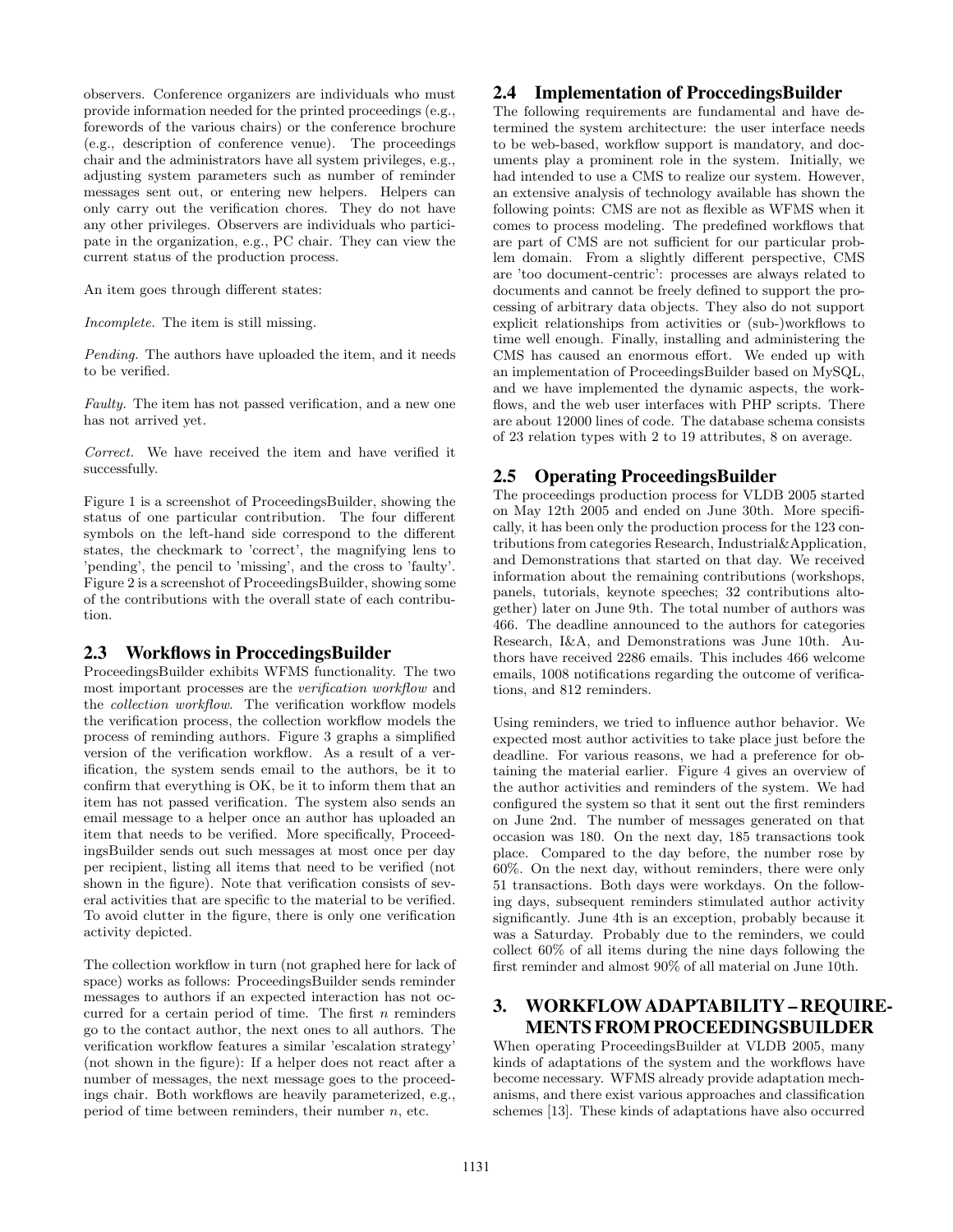

**Figure 1: Screenshot of an individual contribution of VLDB 2005.**

with ProceedingsBuilder – see Subsection 3.2. However, ProceedingsBuilder has also indicated many new requirements beyond existing WFMS support, to be discussed in Subsection 3.3. In the following, we will also combine requirements to groups. To ease presentation, there will be a capital letter for each group.

#### 3.1 Classification of New Requirements

A workflow type specifies the arrangements of activities allowed. By creating one or several instances of a workflow type, operation starts. A workflow instance consists of activity instances that contain information about the current state of the workflow instance.

We see four important dimensions of the space of adaptations, namely (1) initiation vs. realization, (2) global vs. local, (3) logical vs. user support, and (4) adaptations resulting from data-workflow relationships vs. adaptations resulting from datatype-workflow relationships vs. independent adaptations. Dimension 1 is the extent to which the adaptation is supported, i.e., 'the change is initiated' vs. 'the change is realized'. Dimension 2 stands for the following differentiation: Some participants are tied to one or a few particular activity instances, so-called local participants, other participants have a perspective on all workflow instances of a certain type, so-called global participants. Think of the verification workflow. An example of the first class are authors, examples of the second one are the proceedings chair and his helpers. We differentiate between two kinds of changes, those initiated or carried out by a global

participant (global case), and those initiated or carried out by a local participant (local case). Regarding Dimension 3, the logical perspective relates to the space of modifications of the structure of workflow types and instances that are feasible. This dimension stands for the degree of user support in carrying out any changes. Dimension 4 differentiates between adaptations which result from data and datatypeworkflow relationships where data or data-type changes trigger or guide changes of the workflow vs. adaptations which are independent of the data. One could also perceive the common differentiation between the functional and the behavioral perspective of a workflow as a fifth dimension. The functional perspective covers the means of structural composition of workflows from activities and subworkflows, the behavioral aspect describes the causal and temporal relationships between subworkflows. However, this differentiation is more basic than the dimensions described here and does not specifically aim at adaptations.

# 3.2 Adaptation with Existing WFMS

This section describes adaptations of the workflow that have become necessary with ProceedingsBuilder, and respective adaptation functionality is part of existing WFMS or research prototypes. In general, a WFMS eases adaptations by separating workflow definition and program code. This is because the process flow is explicitly specified in a workflow definition language and is separated from applicationprogramming code. Example: Initially, there has been one workflow type for both refereed papers and invited papers. But invited papers have other requirements, e.g., uploading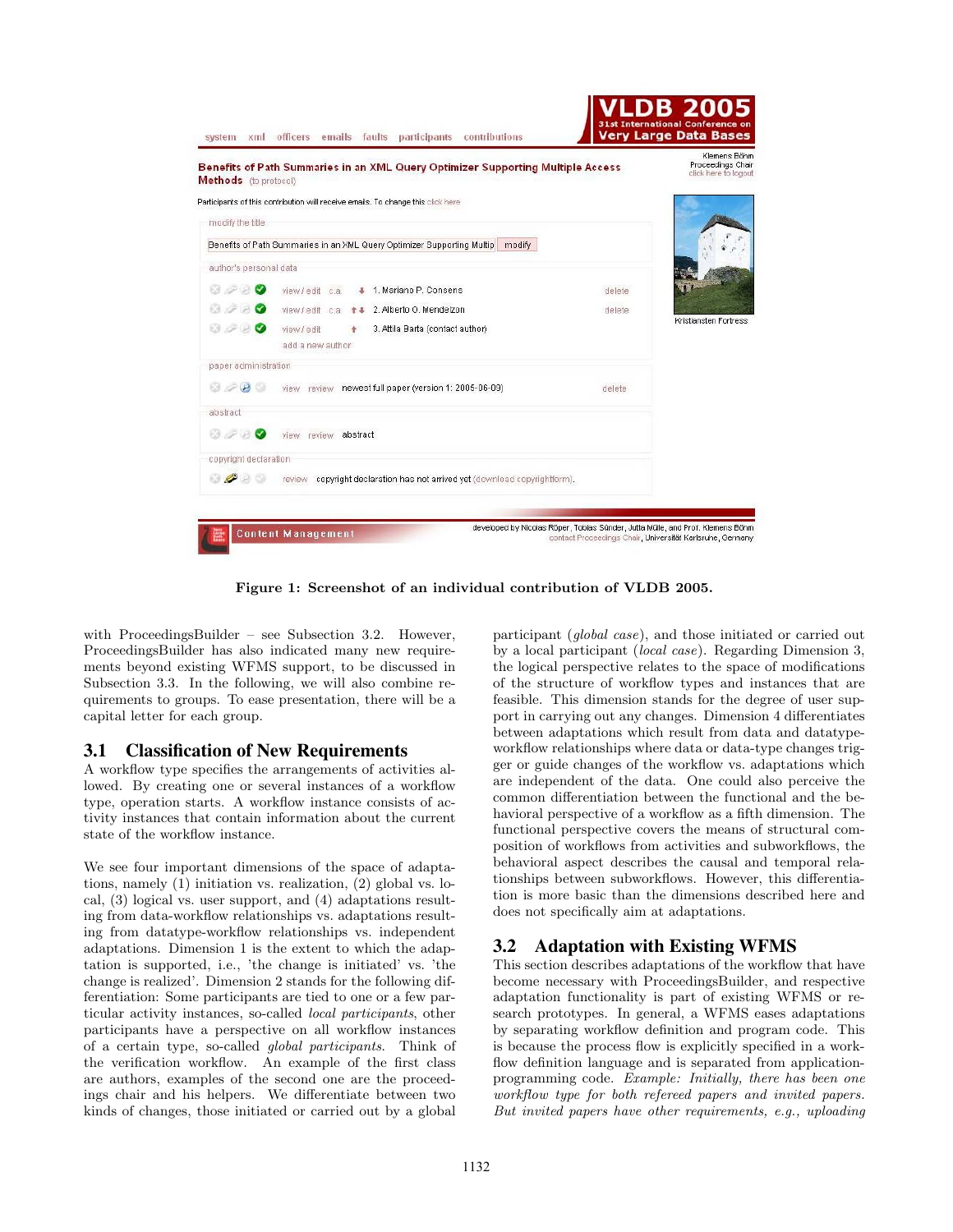| system            | contributions<br>officers<br>emails faults<br>participants<br>xml |                          |                | <b>Very Large Data Bases</b> | Klernens Böhrn<br>Proceedings Chair |
|-------------------|-------------------------------------------------------------------|--------------------------|----------------|------------------------------|-------------------------------------|
|                   | <b>Overview of Contributions</b>                                  |                          |                |                              | click here to logout                |
| contributions v   | list all<br>all                                                   | list these contributions |                |                              |                                     |
|                   |                                                                   |                          |                |                              |                                     |
| all contributions |                                                                   |                          |                |                              |                                     |
|                   |                                                                   |                          |                |                              |                                     |
| title $\vee$      | search                                                            |                          |                |                              |                                     |
| status            | title                                                             | last edit                |                |                              |                                     |
|                   | category                                                          |                          |                |                              |                                     |
| Ø                 | XML Full-Text Search: Challenges and Opportun tutorial            | not vet                  | details        | log                          |                                     |
| P                 | 1st International Workshop on Data Managemen workshop             | not vet                  | details        | 100                          | Leiv                                |
| $\mathcal{P}$     | 2nd International VLDB Workshop on Data Mana workshop             | 2005-06-09               | details.       | 100                          |                                     |
| P                 | 2nd Workshop on Secure Data Management (SC workshop               | not yet                  | details.       | log                          |                                     |
| <i>€</i>          | 6th VLDB Workshop on Technologies for E-Servi workshop            | not yet                  | details        | log                          |                                     |
| <i>●</i>          | A Dynamically Adaptive Distributed System for Pr demonstration    | 2005-06-08               | details        | 100                          |                                     |
| ◎                 | A Faceted Query Engine Applied to Archaeology demonstration       | 2005-05-24               | details        | 1001                         |                                     |
| ⊗                 | A Heartbeat Mechanism and its Application in Gicindustrial        | 2005-06-07               | details        | 100                          |                                     |
| ◕                 | A Trajectory Splitting Model for Efficient Spatio-Te research     | 2005-06-03               | details        | 100                          |                                     |
| ⊗                 | Adaptive Stream Filters for Entity-based Queries research         | 2005-06-08               | details        | 100                          |                                     |
| ◎                 | An Efficient and Scalable Approach to CNN Queriresearch           | 2005-06-04               | details        | 100                          |                                     |
| ◎                 | An Efficient and Versatile Query Engine for TopX tresearch        | 2005-06-03               | details        | log                          |                                     |
| ◕                 | An Efficient SQL-based RDF Querying Scheme industrial             | 2005-06-08               | details        | log                          |                                     |
| $\mathcal{P}$     | Analyzing Plan Diagrams of Database Query Opt industrial          | 2005-06-09               | details        | log                          |                                     |
| ◎                 | Answering Imprecise Queries over Web Databas demonstration        | 2005-06-07               | details        | log                          |                                     |
| $\mathcal{P}$     | Answering Queries from Statistics and Probabilisresearch          | 2005-06-09               | details        | 100                          |                                     |
| Ô                 | Approximate Joins: Concepts and Techniques tutorial               | not yet                  | details        | log                          |                                     |
| ⊗                 | Approximate Matching of Hierarchical Data Usingresearch           | 2005-06-07               | details        | 100                          |                                     |
| Ø                 | AReNA: Adaptive Distributed Catalog Infrastructu demonstration    | 2005-06-07               | details        | 100                          |                                     |
| Ô                 | Automatic Composition of Transition-based Semresearch             | 2005-06-06               | details        | 10 <sub>q</sub>              |                                     |
| ◙                 | Automatic Data Fusion with HumMer<br>demonstration                | 2005-06-08               | details        | log                          |                                     |
| ◎                 | BATON: A Balanced Tree Structure for Peer-to-Peresearch           | 2005-05-27               | details        | 100                          |                                     |
| $\overline{P}$    | Benefits of Path Summaries in an XML Query Op research            | 2005-06-09               | <b>alisteh</b> | 1001                         |                                     |

**Figure 2: Screenshot of the list of contributions of VLDB 2005.**



**Figure 3: Verification workflow (simplified).**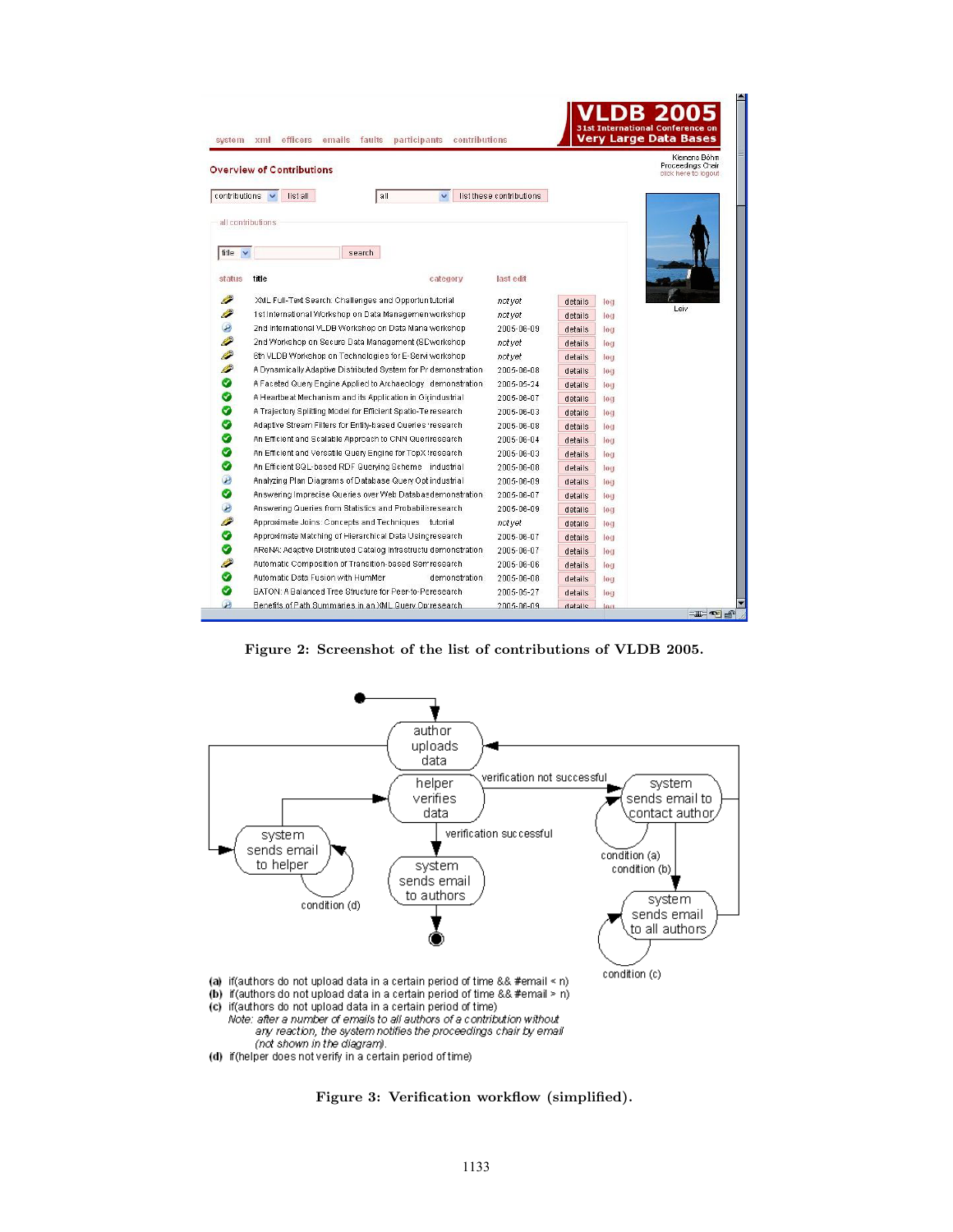

**Figure 4: Reminders influence author behavior.**

an article for the proceedings is optional. Unfortunately, we had not been aware of this a priori. The necessary change is an additional branch in the workflow type definition. No program code needs to be changed. Adaptations concerning the workflow definition typically require adaptations of the user interface as well.

We now describe adaptations covered by existing systems. Letter S identifies this group of requirements.

**S1 – Explicit References to Time.** Explicit references to time have been important with ProceedingsBuilder. Example: When operating ProceedingsBuilder, we have become somewhat anxious at the beginning of June, and we decided to have more reminders, i.e., in shorter intervals, than originally intended. Defining time dependencies and initiating time events periodically must be possible. One also wants to define time constraints on a set of activities. This is typically done by defining a subworkflow and assigning it a time constraint. Example: In ProceedingsBuilder, helpers should verify material within a certain timeframe. Thus, the subworkflow for article verification is restricted to that period of time. Clearly, these requirements are conventional.

We now turn to adaptations specific to design time and runtime, respectively.

Adaptations of ProceedingsBuilder at design time take place when preparing for other conferences. To anticipate most of the necessary changes, as we had hoped, there are many configuration parameters, e.g., number of reminders. But this has not been sufficient.

**S2 – Material to Be Collected May Change.** Changes regarding the categories of contributions and the items they consist of have turned out to be necessary. Example: Contributions to MMS 2006 were either full papers or short papers, there have not been any other categories. The layout guidelines have been different as well. For EDBT, we had been asked to let ProceedingsBuilder collect only some of the material. The fact that the material to be collected may change is a data-dependent change to the workflow. It has been relatively easy to handle, because activity instances do not need to be migrated. The necessity of data-dependent changes at runtime has also arisen, as described later (Requirement D2).

Changes at runtime are well-known, at least the global case regarding the arrangement of activities. These changes have also become necessary with ProceedingsBuilder.

**S3 – Insertion of Activities.** Example: With ProceedingsBuilder, authors initially could not change the title of their contribution. We thought that the proceedings chair should do this to keep things under control. We changed the first few titles by hand, after authors had sent email. However, this change request has become too frequent. Therefore, we inserted a respective activity into the workflow and adapted the user interface. Note that insertion is not limited to a single activity, but also extends to subworkflows.

**S4 – Back Jumping.** It should be possible to undo activity instances that are already finished. Example: We verified most of the information uploaded, but not the personal data of authors. The process was designed such that we could not reject a modification of personal data. However, there have been situations where this has been necessary. For instance, some authors provided a 'very sloppy' abbreviation of their affiliation, or the affiliation on the paper was not identical to the one in the system. To allow rejecting modifications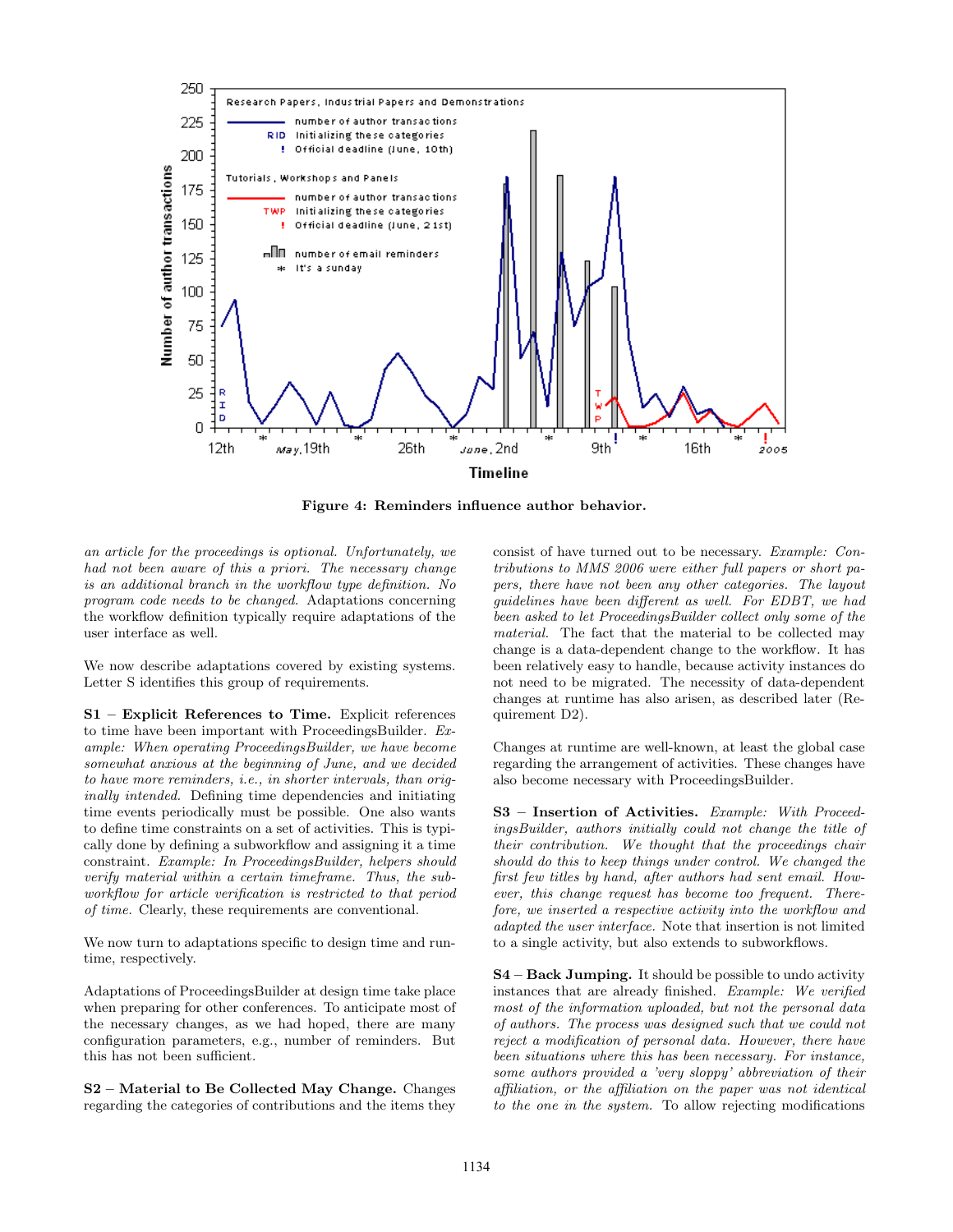of personal data required a change in the workflow. We realized a reject by inserting a new verification activity and conditionally jumping back to the step where authors have to upload their personal data, together with an email message. The condition uses a workflow variable which contains the result of the verification.

#### 3.3 Adaptation – New Requirements

We group the new requirements in four categories, which we describe subsequently.

- **A** runtime changes of workflow types and instances without reference to any data
- **B** changes initiated by local participants
- **C** user support for workflow adaptation
- **D** adaptations resulting from the relationship between data and workflow structure

This classification is not trivial. Categories should be somewhat general, and they subsume several cases that might be unrelated at first sight.

# A: Runtime Changes of Workflow Types and Instances Without Reference to Basic Data

Adaptations in this category cover the global case along Dimension 2, the logical perspective regarding Dimension 3, and the data-independent case regarding Dimension 4. In contrast to Subsection 3.2, existing systems do not always reflect these requirements.

**A1 – Insertion of Activities in a Workflow Instance.** It may be necessary to insert an activity, but only into selected workflow instances. This is because the change only applies to a few instances and should not go to the type level because of its exceptional nature. Example: Helpers have to verify contributions. In some borderline situations, the helpers have been unable to carry out the verification, and they wanted to pass it on to a more knowledgeable person such as the proceedings chair. To avoid doing this outside of the system, a new activity needs to be inserted. However, delegation should be an exception – the helpers should do the verifications. The example requires a migration of active workflow instances.

**A2 – Abort of an Instance.** A workflow instance may need to be aborted. There may be relationships between this instance and other instances. Example: The reader might find it hard to believe, but in one case authors have withdrawn their paper from VLDB 2005 after acceptance. We had not foreseen this with ProceedingsBuilder. At first sight, one should just abort the respective instances of the collection and the verification workflow and delete the authors. However, things are not as easy as they may seem. This is because some of the authors have been authors of other papers as well, and must remain in the system. The design pattern "abort of a case/process" [18] allows to delete workflow instances, but ensuring that only the right authors are deleted would require programming work. Further, one cannot simply assume that all elements depending only on

the instance to be deleted should be deleted as well – this is application-specific. In other words, there is no generic solution which could be specified in advance. A CMS does not offer this functionality either: Workflows in CMS model the life cycle of documents. If a document is deleted, the corresponding workflow instance is deleted, too. However, the problem with the authors of several contributions would be there as well.

**A3 – Changing Groups of Workflow Instances.** We have motivated both changes to all instances of a workflow as well as changes to individual instances. Both might be too narrow – one might want to change workflow instances with a certain characteristic. Example: ProceedingsBuilder collects contributions of different categories. Initially, there has been only one workflow type for all categories. But we had been informed after some time that the material for the brochure is only needed later than that for the proceedings. A simple solution at the type level has not been possible, because only some of the workflow instances are concerned. A solution is to group the workflow instances and to adapt the instances per group. I.e., it should be possible to define a new workflow type and to migrate the instances in a group.

# B: Changes Initiated by Local Participants

Letting an administrator carry out changes of workflows using an administration interface is not sufficient. Namely, local participants frequently observe the necessity of adaptations and should at least be allowed to initiate changes. The distinctive features of this group are a focus on local participants (Dimension 2) and data independence (Dimension 4). Regarding the first dimension, the adaptations described here cover both alternatives, initiation and execution by local participants. The advantages of local execution are higher flexibility and less work for the administrator. But this goes along with a loss of control.

**B1 – Insertion of an Activity by a Local Participant.**

A local participant may wish to add a new activity to a workflow instance. Example: Originally, all authors could modify personal data of any co-author of their contributions, e.g., correct spelling errors. In one case, a co-author corrected the name of another author (inserted a middle initial), this author then set it back, but the co-author 'corrected' it again! We think that an author should have the right to decide on the spelling of his name. One solution could be that an author inserts an activity at the end of the workflow, to check that his name is spelled correctly. Such an adaptation only affects a specific workflow instance. The difference to A1 is that there must be a local participant who initiates or executes the insertion. It is directly related to the author carrying out the change.

**B2 – Change of Data Structures by Local Participants.** ProceedingsBuilder has shown to us that changes of data structures by a local participant would yield a higher level of flexibility. Example: In some parts of the world, e.g., parts of Southern India, persons have only one name, as opposed to a first name and a family name. We had not been aware of this. A meaningful adaptation carried out by the respective persons themselves would be the insertion of a new attribute saying how a person name should appear in the conference proceedings. If this field is empty, the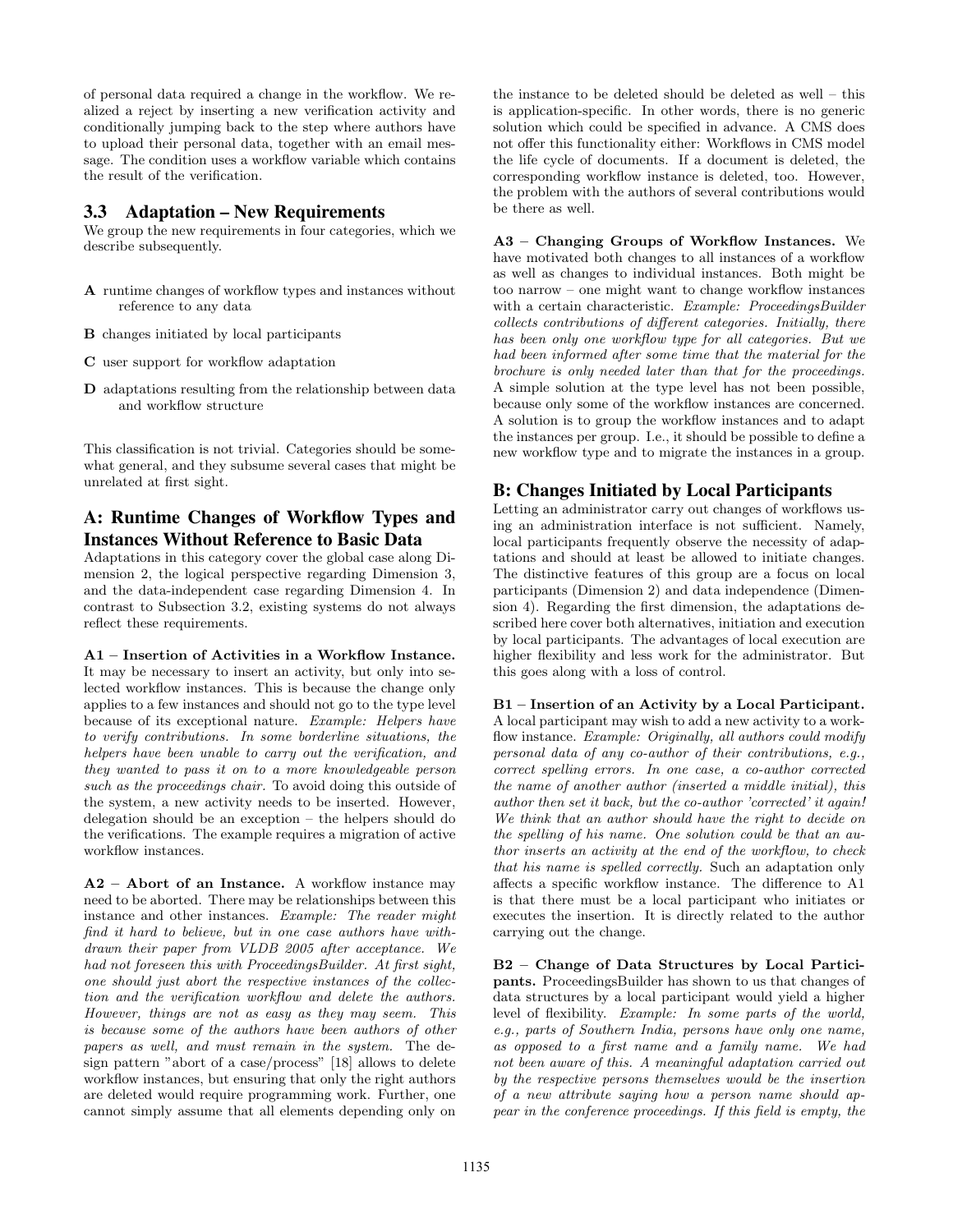'usual' combination of first name and family name would appear. More specifically, local participants, i.e., authors in this case, should be in the position to carry out such modifications themselves. The example illustrates that modifications of the data structures by local participants may be meaningful. While the adaptation suggested here is powerful, it is unclear how its realization could look like. It would incur significant modifications of various system layers. In addition, changes by local users must take place in a controlled manner, see Category C.

**B3 – Local Participants May Need to Modify Access Rights.** Modifying access rights to workflow activities is a meaningful kind of change by local participants. Example: Remember the example from B1 ('co-author has undone correction of personal data'). A co-author should not be allowed to change the personal data of the author once the author himself has confirmed it. We see two further ways how to solve this. One is to introduce a workflow variable defining a conditional branch in the workflow. An alternative would be withdrawing the access right for the respective change activity. More specifically, the local participant should be allowed to change the access rights. It is unclear which solution is superior. This needs further investigation. A potential extension that goes even further is to differentiate within the workflow instance. To continue the example, Author 1 may want that another author must not correct his name any more, Author 2 in turn does not care for this restriction. Of course, all this requires enhanced workflow definitions. With that second alternative, activities would have to be entitled to change access rights for activities.

**B4 – Local Participants May Need to Change Roles.** Roles control the activities an individual is allowed to carry out. If local participants could change roles, this would add much flexibility. Example: The role of contact author has been assigned at the beginning, and ProceedingsBuilder did not offer the option of reassigning it. This has turned out to be too restrictive. Further, the authors should be able to change this themselves. This anecdote illustrates the necessity of adapting roles. The user interface should offer a feature that lets authors do this. We addressed this specific situation in ProceedingsBuilder with a hard–coded mechanism. But we would definitely like to see more generic solutions.

Summing up, Group B aims for better support for adaptations by local participants. It is not only important that the system provides mechanisms for adaptations initiated and carried out by workflow users, but also supports them in deciding which changes are useful and result in a consistent workflow. On a more abstract level, the adaptations indicate that workflow changes could again be modeled as a workflow. This workflow specifies change options and restrictions. A change option could be how many participants have to confirm a proposed change, and if they have to do so subsequently or in parallel, to give examples. We for our part think that such an explicit modeling of a change workflow would result in a more structured procedure and beneficial.

#### C: User Support for Workflow Adaptation

The previous subsections have discussed possible adaptations on a logical level. This group in turn focuses on the realization, i.e., how to support the user and to provide better control over adaptations. The distinctive feature of this group is that it covers the user support perspective of Dimension 3.

**C1 – Defining Invariants of Changes – Fixed Regions.** Specifying that parts of the workflow may not be changed is a necessary feature. This is obvious in the case of local participants. But it is also helpful for global participants, as an integrity constraint. Example: As usual, authors must sign a copyright form for their article. Verification includes ensuring that its text has not been modified. Otherwise, ProceedingsBuilder notifies the authors, and the process is repeated. Clearly, authors should not be allowed to change or delete this part of the workflow. It may be necessary to define parts of the workflow as a fixed region. To realize fixed regions, it should be possible to couple activities with the access-right model.

**C2 – Hiding Workflow Elements with Dependencies between Elements.** In some situations, an activity or a subworkflow has to be suspended for a certain time, but everything else should go on. Example: The personal data of authors contain an attribute 'affiliation', to be provided by the authors. We ended up with many different versions of the same institution, e.g., 'IBM', 'IBM Almaden', IBM Alamden', 'IBM Research', 'IBM Almaden Research Center', and many more. In one case, it took the proceedings chair a couple of days to find out the official name of the institution. During that period of time, the helpers should not verify any of the affiliation names in question; this should be deferred. At first sight, a solution is to hide/temporarily delete the activity of those instances concerning authors with affiliation names in question. However, there are some gory details which complicate the situation: The system should not send any emails asking the helpers to carry out tasks that are currently hidden. But once the activity is not hidden any more, the system should send out such a message. Speaking more generally, hiding activities would be easier if the system was able to identify dependent activities. It would hide these activities as well.

**C3 – Support for Informal Collaboration on Top of Workflows.** Informal collaboration is somewhat uncommon in WFMS and is not exactly in line with the philosophy of explicitly modeling all processes. However, Proceedings-Builder has indicated that support for informal collaboration on top of workflows may be worthwhile. Example: Remember the problem that we ended up with different names of the same institution. We therefore started some data cleaning by hand. The real problem now was that one author explicitly requested a variant of the affiliation name that was different from that of authors of another group from the same institution, to express that the groups are independent. The proceedings chair had to remember this exception, and he had to inform his helpers about it by email, i.e., in a way outside of ProceedingsBuilder. Communication channels outside of the system are undesirable. We therefore propose the following solution: It should be feasible to add an optional annotation to each basic element, in this case the affiliation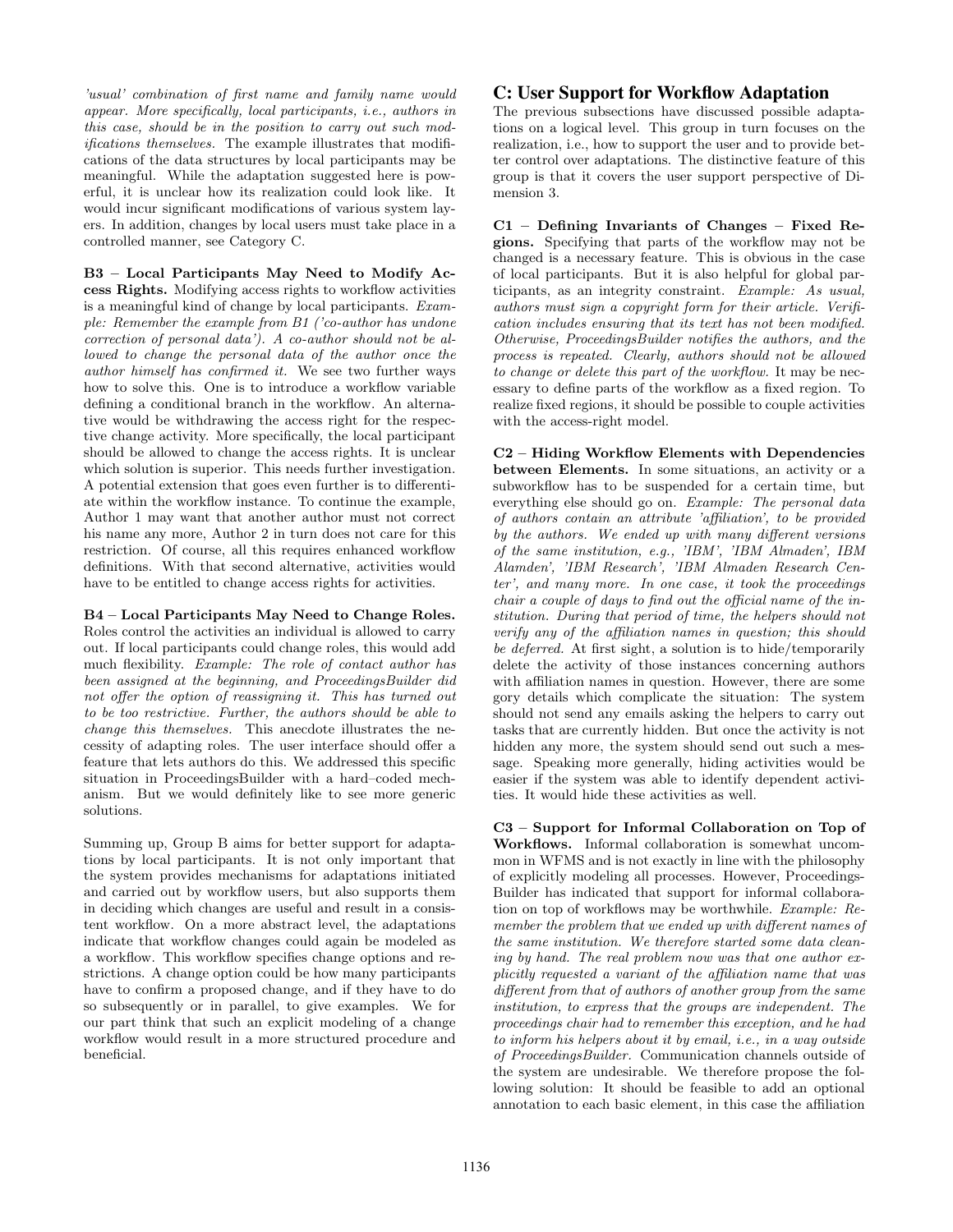names in question. These annotations would be displayed every time the system displayed or processed the element. In the example, the annotation would read 'Author explicitly requested this version of affiliation.'. Helpers etc. would know that they are not supposed to clean this data item, and they would learn about this exactly when being about to touch the item. This would require changes at different system layers, including the underlying data structure, as well as changes of the workflow, e.g., inserting activities to process the annotation, and at the user interface. However, such mechanisms might be quite powerful; they might also help to solve the situation illustrated in B2.

# D: Adaptations Resulting from the Relationship between Data and Workflow Structure

A significant number of modifications in ProceedingsBuilder occurred because of data-workflow interdependencies. There also exist relationships between the type of the data processed by the workflow and the workflow structure. These requirements are orthogonal to the ones from Categories B and C. Regarding Dimension 4, we look at adaptations resulting from data-workflow and datatype-workflow relationships.

**D1 – Fine-granular Access to Data Elements.** With ProceedingsBuilder, the necessity of fine-granular access to data elements out of workflows has become evident in many situations. Example: ProceedingsBuilder has sent notification emails to authors, once a helper has verified a modification of their personal data. But this is too verbose: Think of an author or co-author who corrects a phone number. Verifying this information and, in particular, sending email that we have verified it simply is a nuisance. On the other hand, if an author has changed an email address, there should be a notification. It should be possible to access and connect data elements to workflows in a fine-granular manner.

**D2 – Insertion of Data Items and Attributes.** Often the insertion or modification of a data item or attribute makes a change of the workflow necessary. Example: While our work had already been in progress, the publisher of the printed proceedings informed us that the authors had to provide their paper not only as pdf. They also wanted the sources, together with the pdf, as a zip-file. Changing the format of data items or allowing for new formats results in many changes to the system: new error messages are necessary, the user interface has to be adapted, there need to be activities to upload and read data in the new format. Ideally, the system should be able to carry out such workflow changes automatically, or should 'at least' propose them to the user. Automatic refinement of the user interface is desirable as well. We want to generalize this requirement as follows: Data-type evolution should guide workflow adaptation. For instance, if data types form a generalization hierarchy, the specialization of a data type will entail a refinement of the related workflow or of its activities.

**D3 – Execution of an Activity Depends on Data Values.** Example: ProceedingsBuilder sent email to an author whenever his personal data had been filled in or had been corrected, be it by the author himself, be it by one of his co-authors. This was sometimes confusing for the author – an author who has not yet logged into the system does

not need to be notified about any change. Further, there are other, more complex reasons why ProceedingsBuilder should not send a notification email to an author after his personal data has been modified. In general, the execution of an activity (a notification email in our example) may depend on conditions defined over data elements. In the example, the condition would be complex, it would refer to the data element "logged-in" for the author as well as to other attributes. With existing WFMS in turn, data that controls a workflow is limited to workflow variables or input and output parameters of activities. The use of content elements is restricted with workflows in CMS, e.g., they only allow to use data of the document routed and not of child nodes or parent nodes in the document hierarchy. ProceedingsBuilder demonstrates the necessity of formulating conditions based on any data. This would be much more direct and more powerful than defining workflow variables.

**D4 – Changing Data Types to Bulk Data Types.** An activity may operate on data of a specific type. In some situations, it is necessary to replace a data type by a corresponding bulk data type, and the workflow needs to be adapted as well. Example: Authors may upload one version of their article at a time. It becomes part of the proceedings. When ProceedingsBuilder was operational, we wanted to change this: It should be able to administer not only one, but up to three versions of an article, and the most recent version would go into the proceedings. In other words, the type is changed from 'article' to 'list of articles'. The system should support the users by proposing changes of the part of the workflow that operates on instances of the refined type. In the example, the transition from 'article' to 'list of articles' may entail insertion of a loop into the various workflows and extensions of the user interface, i.e., the user gets to choose between the versions whenever necessary.

We think that WFMS should support these relationships much more as is currently the case. We discuss this issue in the following section.

# 4. SUPPORT OFWORKFLOW ADAPTATIONS WITH EXISTING SYSTEMS

This section compares process adaptation in existing systems to the requirements from Section 3. Most existing approaches still react to changes in the application environment with adaptation of the workflow structure and new workflow types, with no effect to running instances. This is referred to as adaptive workflows. So-called dynamic work $flows<sup>2</sup>$  also handle changes of workflow instances. They will support a broader range of applications which require changes of workflows. These changes have varying degrees of dynamics up to ad-hoc workflows. It typically has to be refined during execution, because the workflow is only to some part specified in advance. Application areas in the literature are manifold, like workflows for cooperation support [16], scientific workflows [17, 3], and inter-organizational workflows in service-oriented architectures [21]. Service-oriented architectures also promise high flexibility. But workflows in

 $^2\mbox{Sometimes also called: the dynamic case of workflow adap-}$ tation or workflow schema evolution, which results in migrating the instance schema to the new workflow schema, too.  $([6])$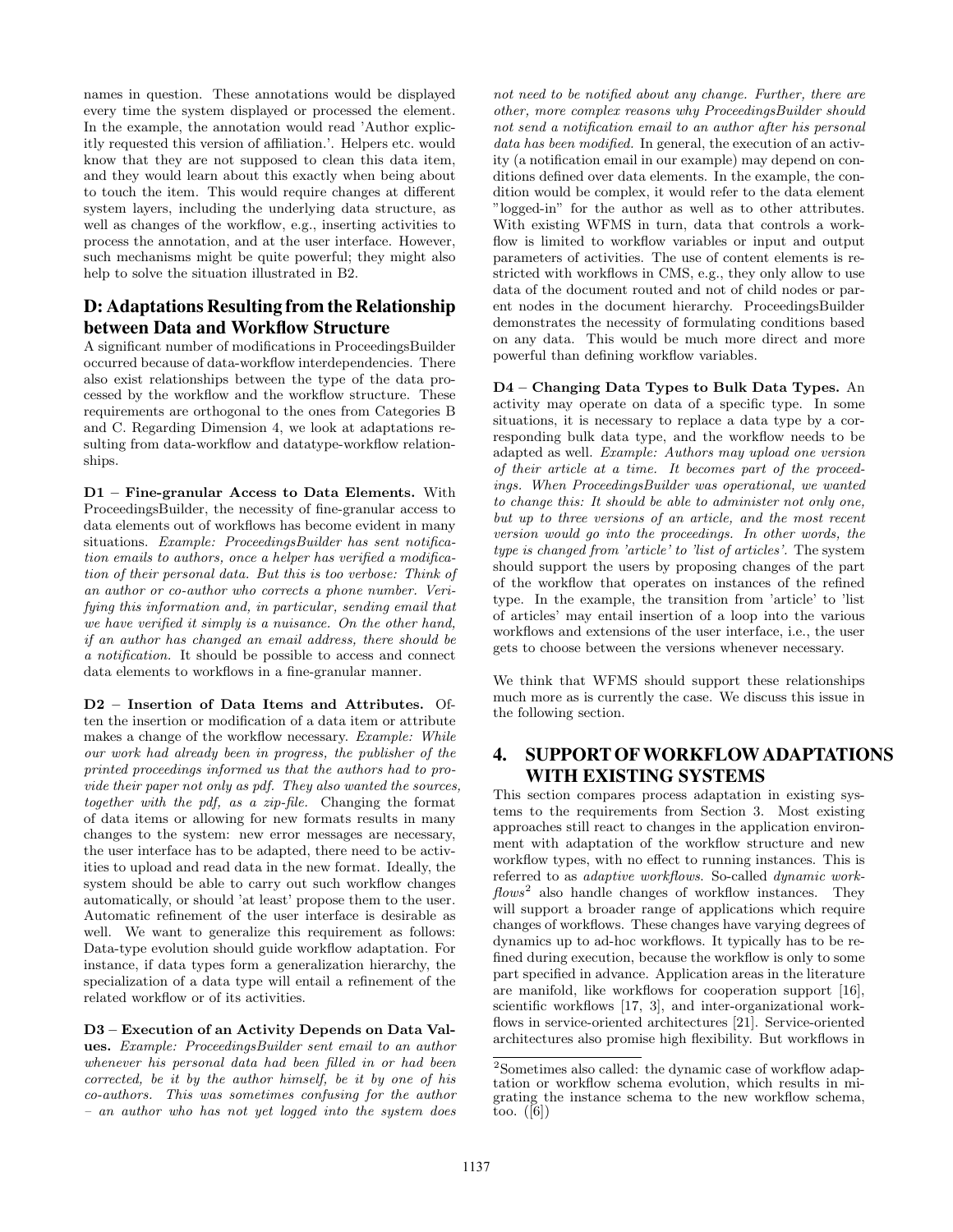these architectures aim at highly distributed systems and at flexibility by dynamically finding and binding services. Those mechanisms address different problems than ours, in a distributed way. Adaptability is fundamental for business process management and specifically for workflow management systems [7, 9].

The first group of requirements, i.e., Category S, with global changes of workflow types and instances, independent of the data, are subject of many approaches, e.g., ADEPT [11], Breeze [14], Flow Nets [8], MILANO [2], TRAMs [10], WASA2 [20], WF-Nets [19], and WIDE [5]. Changes like insertion, reordering, and deletion of activities or insertion of parallel branches are well understood. Changes in loops, forward and backward jumping at design time and runtime are possible while guaranteeing soundness of the resulting workflow [12, 13].

Because of the prominent role of documents in Proceedings-Builder, we originally thought that CMS are a good platform for our system. We even realized a variant of Proceedings-Builder based on the IBM DB2 CMS. However, there is not enough flexibility to cope with the requirements. The most critical point has been that the workflow support in the CMS was not sufficient, because we had to implement changes by programming the workflow logic. An integrated system with both CMS and WFMS functionality might be a solution, but how to combine these types of systems is future work.

Existing approaches hardly support the other requirements.

**Group A:** Several approaches can handle migration of workflow instances when adapting the workflow type, e.g., [10, 11, 20]. Some of the mechanisms are applicable to instance migration without workflow-type change to some extent as well, as long as the changes are within the same very specific category. This is not the case for A2 and A3. A1 requires ad hoc changes, so that further support to initiate and propose changes should be available. Flow Nets [8] allows to postpone migrations until they become feasible. Breeze [14] proposes to describe complex migration tasks, e.g., with compensation actions and rollbacks, with a graph-based formalism. But how to construct this graph is an open issue.

**Group B:** The requirements in this group call for mechanisms that allow for dynamic changes of workflow resources like roles, access rights and data elements by local participants. Further, users must be in a position to flexibly observe, initiate or execute changes. WFMS usually do not support this. Groupware or other systems supporting cooperation might be more appropriate in this respect. But such technology would have to be integrated into the WFMS in the first place. [21] proposes the usage of access rights in the context of inter-organizational workflows in serviceoriented architectures. But problems occurring in the interorganizational area are different from ours, and the proposal is not readily applicable here.

**Group C:** Systems support users in changing workflows at different levels. Design patterns are an important step [18]. They do not only support users in workflow design but also when modifying workflows. In [19] hiding regions of a workflow is a workflow modification that is allowed. But [19] does not consider properties of activities like relationships to other activities, see C2. Providing mechanisms for reuse of process elements may allow to support users to change workflows. [4] and [1] present first concepts in this direction. Approaches that propose the use of automatic planners may provide advanced user support. [15] proposes a planning system to derive adaptations of the workflow structure triggered by external events, like the change of a precondition of an activity. The approach requires that rules anticipating the different kinds of adaptations are given. Hence, the objective of this work is different from ours.

**Group D:** Process flow and data flow are often handled separately. Most proposals concentrate on modifications of the process flow. ADEPT [11] handles data exchange between activities with the help of global workflow variables, so-called data elements. Its values can be derived from input and output parameters of the activities. These data elements are also used in the change operations proposed in ADEPT, e.g., looping, backward jumping. WASA2 [20] ensures type safety in the presence of adaptations. This a very specific but promising way of supporting the relationship between data types and workflow adaptations.

#### 5. CONCLUSIONS AND FUTURE WORK

The confluence of workflow and content management is a field that bears much practical relevance, e.g., all kinds of editorial systems that collect content in order to publish it. We have designed and implemented a system called ProceedingsBuilder that supports the proceedings chairs of scientific conferences. We have deployed ProceedingsBuilder for the proceedings-production process of several conferences, including VLDB 2005. In a nutshell, this paper is a summary of our experiences with the system. The main issue is that a broad variety of adaptations of workflows has become necessary while operating ProceedingsBuilder. This article provides a systematic description of the various kinds of adaptations that were needed. We also have put much effort into evaluating different WFMS and CMS as to whether they are applicable in our particular setting, and we have reported on our findings as well. As a result, several of our requirements currently are not well addressed, and the field needs further investigation.

There are some important conclusions that we have drawn from our work with ProceedingsBuilder: The relationship between data related to the workflow and the workflow itself needs to be investigated in more detail. A promising approach may be a tight integration of WFMS and CMS technology, in order to enhance adaptability. We think that applications that need adaptations at runtime are the rule – our work with ProceedingsBuilder has taught us that it is impossible to anticipate all eventualities. This calls for enhanced user support for workflow adaptation, but in a controlled manner.

#### Acknowledgements

We are grateful to Christian S. Jensen, the Program Chair of VLDB 2005, for much support. We thank the VLDB endowment for their goodwill and encouragement.